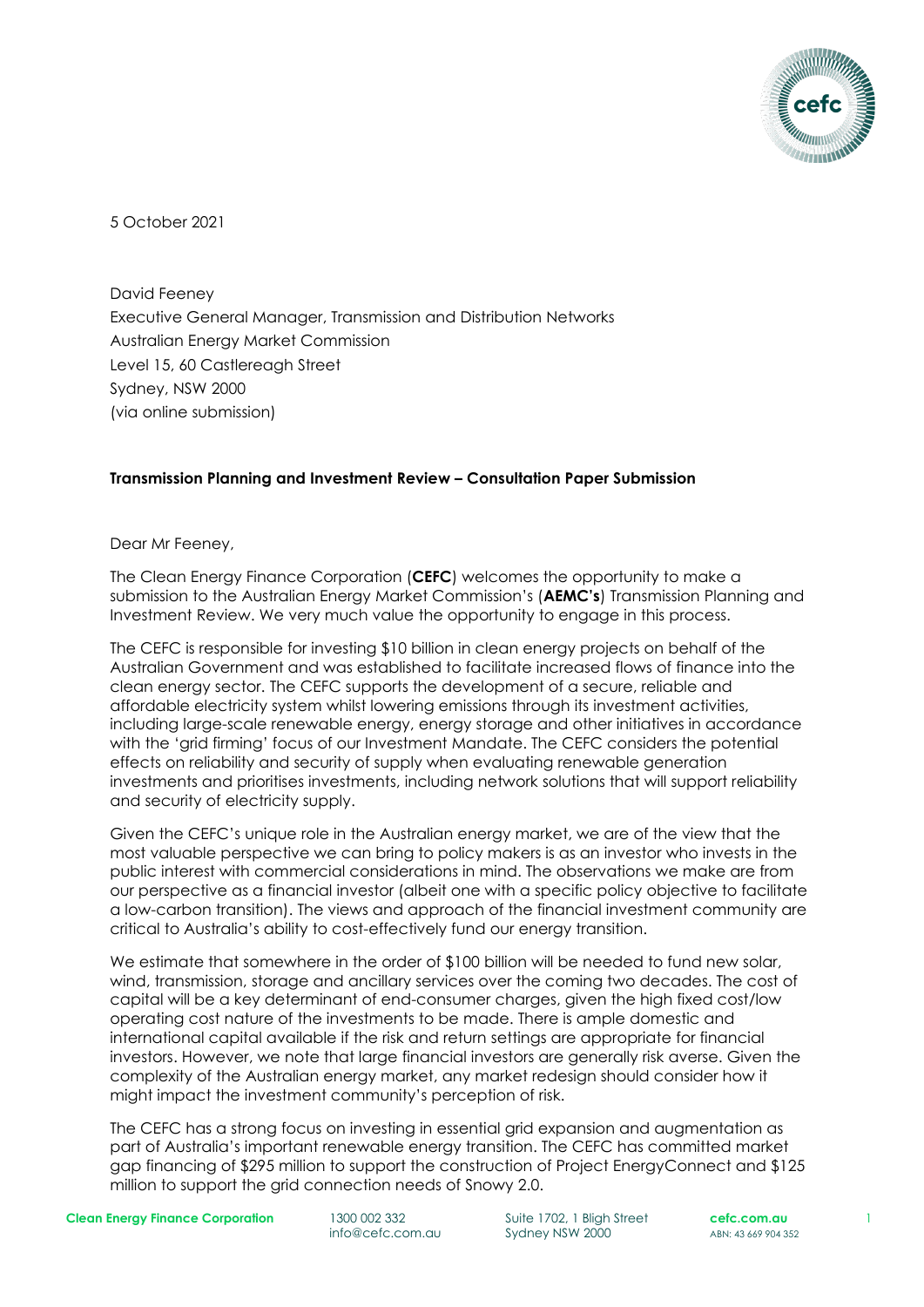

Our submission focuses on issues that are most relevant to our role and experience as a clean energy investor, and notably, our recent experience in financing transmission projects.

With the accelerating pace of energy transition, it is essential that new grid infrastructure, that is critical to energy security and reliability, is both progressed in a manner commensurate with the pace of the transition but also, importantly, is beneficial to the community and consumers over the long term, including with respect to climate change and emissions imperatives.

Whilst there are a number of complex issues to consider, it is important that the review is prioritised to best address the timely and efficient delivery of transmission projects. We consider the focus of the review should be on finding solutions that best deliver a secure, reliable and lower emissions electricity system at least-cost to consumers in the long term. With renewable energy now the least cost technology for electricity generation it will have an important role to play in meeting the interests of consumers.

Australia's electricity system will need to rapidly decarbonise. The Intergovernmental Panel on Climate Change (**IPCC**) highlighted that meeting a 1.5 degree goal implies global emissions reaching net zero by 2050.[1](#page-1-0) In the International Energy Agency's (**IEA**) modelling for their recent Net Zero by 2050 report, CO<sub>2</sub> emissions from electricity generation fall to zero in aggregate in advanced economies in the 2030s and fall to zero in emerging market and developing economies around 2040.[2](#page-1-1)

Rapid decarbonisation implies transformational changes for the National Electricity Market (**NEM**) and its transmission infrastructure. The current regulatory framework was designed around incremental network growth, not the transformational changes needed to deliver the transition to net zero emissions, and new approaches need to be developed. For very large transformational projects it may be appropriate to consider new approval regimes that sit alongside the existing processes. For example, alternatives to cost benefit analysis modelling or broader approaches, greater emphasis on long-term planning and re-examination of the weighting of benefits that are becoming increasingly important, such as; emissions reductions; security of energy supply for a society more reliant on electricity; and climate resilience with increasing frequency and severity of climate-change related extreme weather events.

The urgency driven by the energy transition should also be considered in respect of the review process and implementation of any changes. A review that only implements changes in the late 2020's will be less effective and may not meet the timing of the current set of Integrated System Plan (**ISP**) projects (HumeLink, VNI West, Marinus Link (1st link)). Given this will form the foundation of the energy transition and the speed of transition, our view is that the AEMC prioritise regulatory changes required to deliver these early projects. If the current round of ISP projects is implemented, the planning and investment issues faced by the next round of projects may be quite different, requiring different solutions as the grid develops.

Other key points we have raised in the stakeholder submission template include:

• We support consideration of a broader range of benefits at a system-wide level e.g. economic, employment and environmental. Noting that there is consideration of carbon currently through the ISP and RIT-T scenarios, we would also support carbon emissions reduction being included as a benefit.

<span id="page-1-0"></span><sup>1</sup> IPCC 2018, Global warming of 1.5oC, Summary for Policymakers, para C.1.

<span id="page-1-1"></span><sup>2</sup> IEA 2021, Net Zero by 2050, p.114.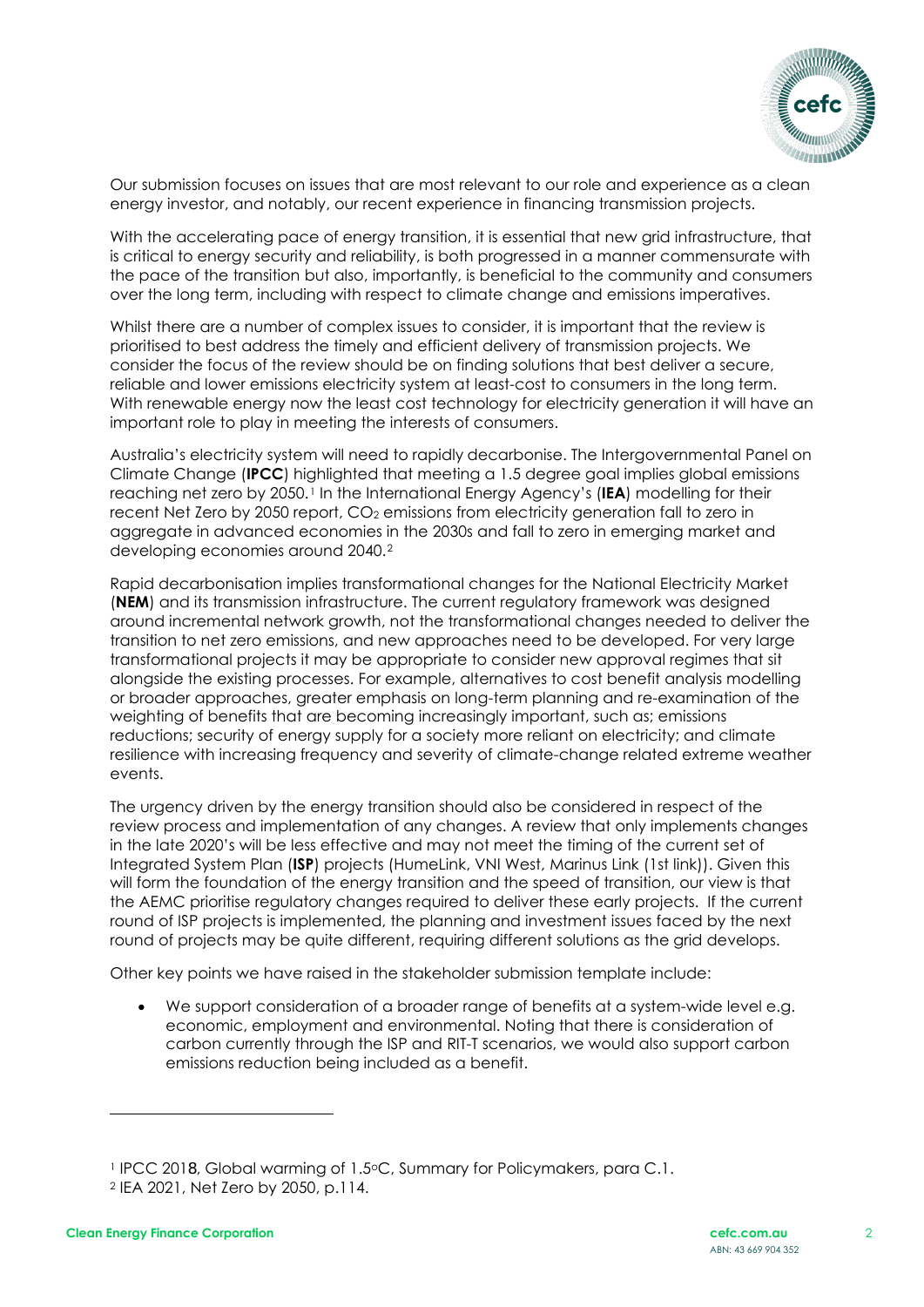

- We support the review of contestability and its ability or not to deliver future benefits across the various elements (i.e. financing; engineering, procurement, and construction (EPC); operation and maintenance etc) of grid development, though note that this must not be at the expense of a rapidly transforming grid.
- We support further streamlining of the ISP and RIT-T processes given the pace of the energy transition and greater urgency to build critical infrastructure.
- We are opposed to the rule change proposal for a trigger to reapply the RIT as this will increase uncertainty and undermine investment appetite in the grid. A point in time analysis is needed on whether or not to proceed with grid investment.

We very much value the opportunity that the AEMC has provided to enable the CEFC to provide input into this process. We look forward to the opportunity to engage further with the AEMC. Should you wish to discuss this submission further, please contact Owen Pascoe (Associate Director – Research) [owen.pascoe@cefc.com.au.](mailto:owen.pascoe@cefc.com.au)

Yours sincerely

**Ian Learmonth Chief Executive Officer**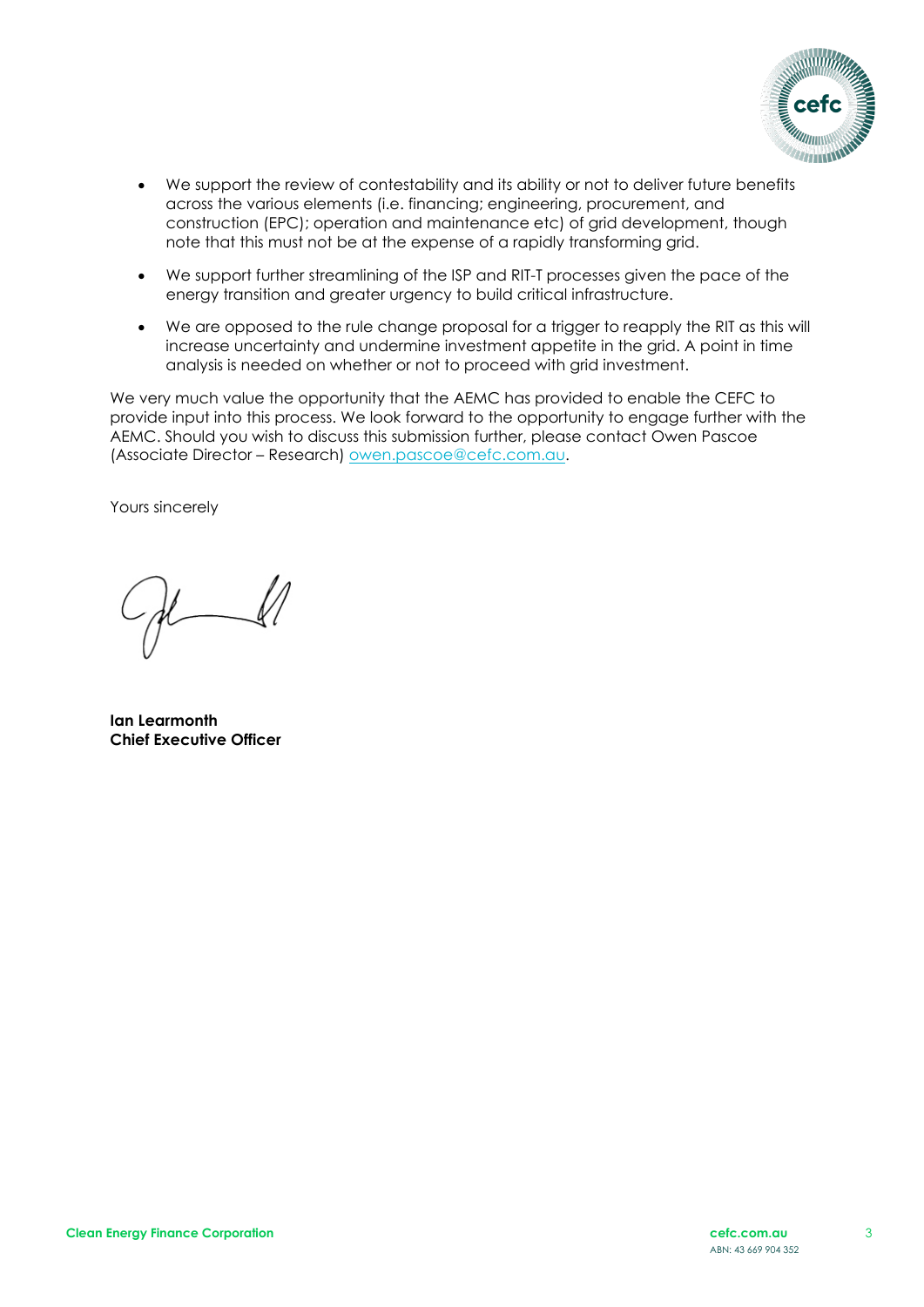# **SUBMISSION TO THE CONSULTATION PAPER-TRANSMISSION PLANNING AND INVESTMENT REVIEW**  STAKEHOLDER FEEDBACK TEMPLATE

The template below has been developed to enable stakeholders to provide their feedback on the questions posed in the consultation paper and any other issues that they would like to provide feedback on. The AEMC encourages stakeholders to use this template to provide feedback on issues raised. This template is not exhaustive and therefore stakeholders are encouraged to comment on any additional issues or suggest additional solutions. Stakeholders should not feel obliged to answer each question, but rather address those issues of particular interest or concern. Further context for the questions can be found in the consultation paper.

## **SUBMITTER DETAILS**

|                                  | <b>ORGANISATION:</b> Clean Energy Finance Corporation |  |
|----------------------------------|-------------------------------------------------------|--|
| <b>CONTACT NAME:</b> Owen Pascoe |                                                       |  |
| <b>EMAIL:</b>                    | owen.pascoe@cefc.com.au                               |  |
| <b>PHONE:</b>                    | 02 8039 0816                                          |  |
| <b>DATE</b>                      | 5 October 2021                                        |  |

#### **PROJECT DETAILS**

| <b>NAME OF RULE</b><br><b>CHANGE:</b>                   | Transmission Planning and Investment Review |
|---------------------------------------------------------|---------------------------------------------|
| <b>PROJECT CODE:</b>                                    | EPR0087                                     |
| <b>PROPONENT:</b>                                       | AEMC                                        |
| <b>SUBMISSION DUE</b> 30 September 2021<br><b>DATE:</b> |                                             |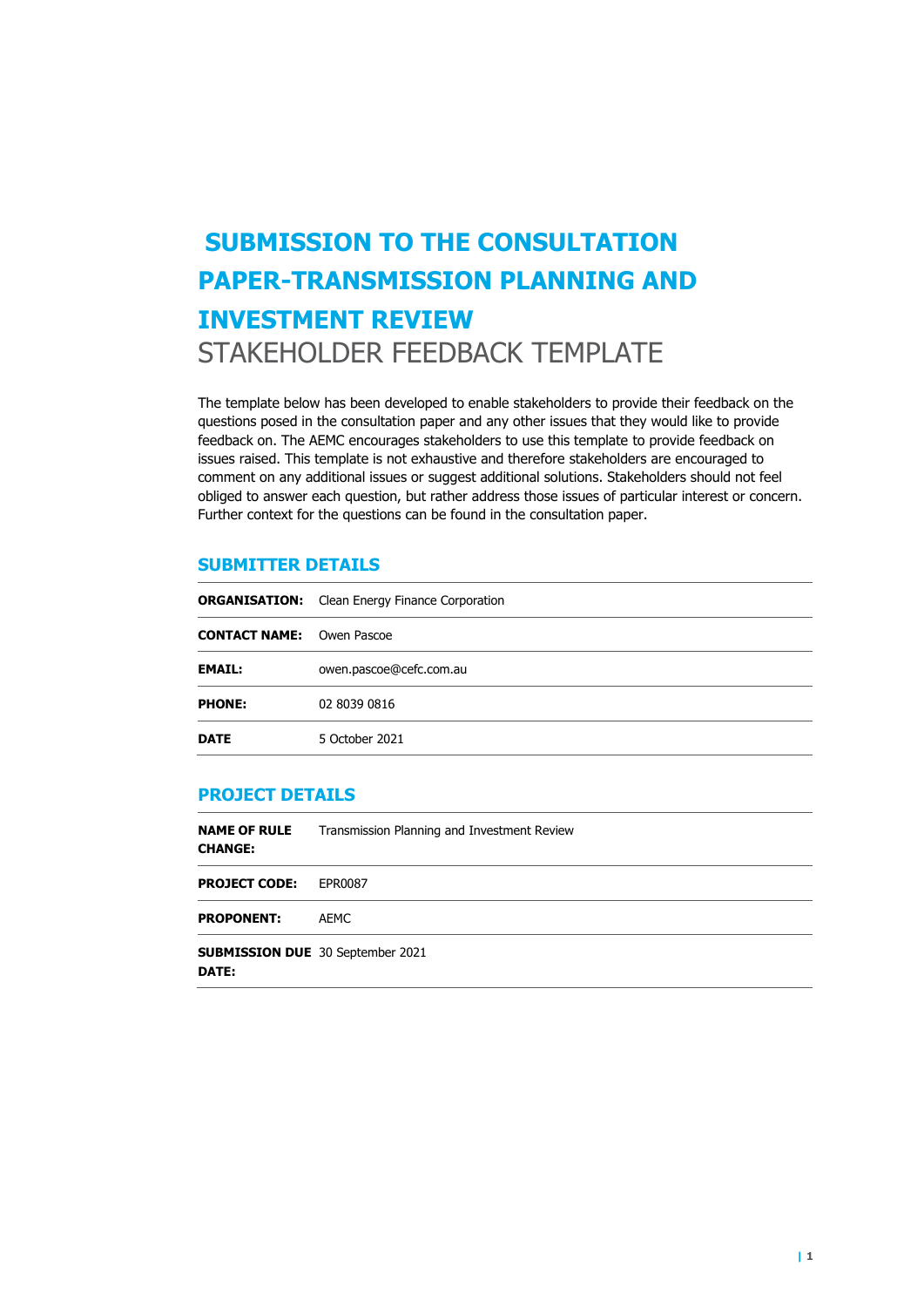## **INTRODUCTION**- ASSESSMENT CRITERIA

| 1. Do you agree with the Commission's proposed assessment framework for this<br>Review?                       | No comment.                                                                                                                                                                                                                                                                                                                                                                                                                                                              |
|---------------------------------------------------------------------------------------------------------------|--------------------------------------------------------------------------------------------------------------------------------------------------------------------------------------------------------------------------------------------------------------------------------------------------------------------------------------------------------------------------------------------------------------------------------------------------------------------------|
| 2. Are there any additional criteria the Commission should consider as a part of<br>its assessment framework? | We note that assessing the effectiveness of incentives under regulatory arrangements will be important in<br>determining if efficient investment is being promoted.<br>We consider that incorporating real-world input from investors is important in assessing the effectiveness of<br>the regulatory arrangements. The views and approach of the financial investment community are critical to<br>Australia's ability to cost-effectively fund our energy transition. |

## **CHAPTER 3** – ISSUES IN THE REGULATORY FRAMEWORK AND PROCESSES FOR PLANNING OF MAJOR TRANSMISSION PROJECTS

**Implications of increased uncertainty for the ex-ante incentive-based regulatory framework**

| Implications of increased uncertainty for the ex-ante incentive-based requiatory framework                                                                                                                                          |                                                                                                                                                                                                                                                                                                                                                                                                                                      |  |
|-------------------------------------------------------------------------------------------------------------------------------------------------------------------------------------------------------------------------------------|--------------------------------------------------------------------------------------------------------------------------------------------------------------------------------------------------------------------------------------------------------------------------------------------------------------------------------------------------------------------------------------------------------------------------------------|--|
| 3. Do you agree with that the identified factors contribute to an increase to the<br>uncertainty surrounding major transmission projects, relative to BAU projects?<br>Are there other factors that should be taken into account?   | We agree with the factors identified. We also note that the increasing frequency and severity of climate-<br>change related extreme weather events will affect critical infrastructure, including transmission.                                                                                                                                                                                                                      |  |
|                                                                                                                                                                                                                                     | It will be important to consider whether the regulatory framework appropriately weights managing these<br>uncertainties e.g.:                                                                                                                                                                                                                                                                                                        |  |
|                                                                                                                                                                                                                                     | Energy security and reliability in an early thermal generator retirement scenario<br>$\blacksquare$                                                                                                                                                                                                                                                                                                                                  |  |
|                                                                                                                                                                                                                                     | Climate resilience with increasing frequency and severity of climate-change related extreme<br>$\overline{\phantom{a}}$<br>weather events                                                                                                                                                                                                                                                                                            |  |
|                                                                                                                                                                                                                                     | Security of energy supply with society moving increasingly towards heavier reliance on electricity<br>$\overline{\phantom{a}}$<br>e.g. for transportation and heating.                                                                                                                                                                                                                                                               |  |
| 4. Do you consider that the current ex-ante incentive-based approach to<br>regulation is appropriate for major transmission projects? Why? Are there<br>opportunities to drive more efficient expenditure and operational outcomes? | There are opportunities to improve the regulatory approach to efficiently deliver network capacity in a<br>time frame that matches the speed of the energy transition. The current regulatory framework was designed<br>around incremental network growth, not the transformational changes needed to deliver the transition to net<br>zero emissions. New approaches should be developed to accommodate the build of transformative |  |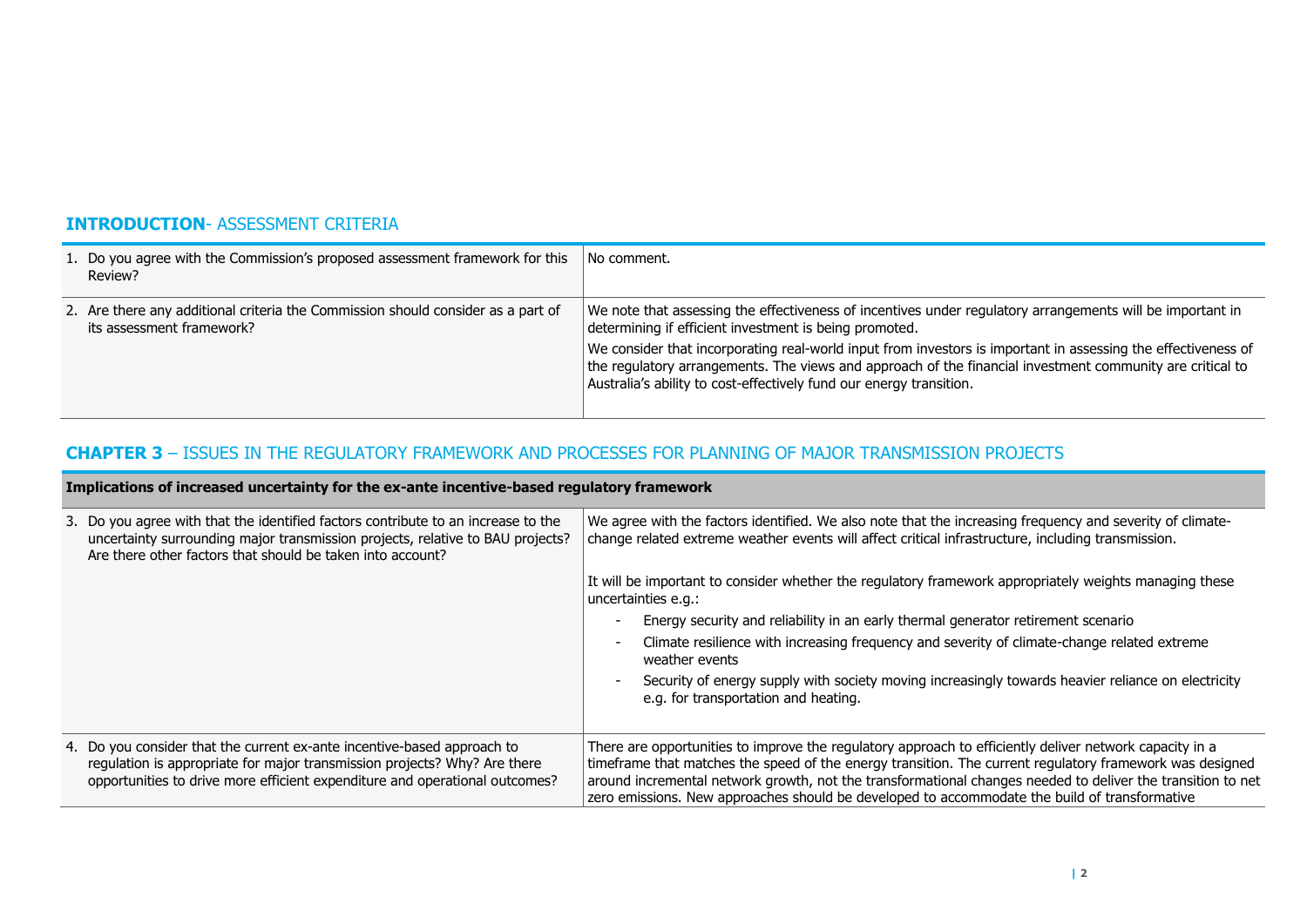|                                                                                                                                                                                       | infrastructure. For example, consideration of new alternatives to cost benefit analysis modelling or broader<br>approaches to cost benefit analysis, greater emphasis on long-term planning and re-examination of the<br>weighting of benefits that are becoming increasingly important (emissions reducations, energy security for<br>society more reliant on electricity, and climate resilience).                                                       |
|---------------------------------------------------------------------------------------------------------------------------------------------------------------------------------------|------------------------------------------------------------------------------------------------------------------------------------------------------------------------------------------------------------------------------------------------------------------------------------------------------------------------------------------------------------------------------------------------------------------------------------------------------------|
|                                                                                                                                                                                       | In relation to the current ex-ante approach, investors need certainty at the time of their final investment<br>decision, and mechanisms that require the base case investment to be reviewed at a later date can reduce<br>investor confidence, harming timely delivery and ultimately increasing costs for consumers.                                                                                                                                     |
|                                                                                                                                                                                       | Where major tramissions projects are of sufficient scale (i.e. greater than a certain dollar value) it may be<br>appropriate to consider new approval regimes that sit alongside the existing processes. In considering<br>whether this is feasible, analysis and market feedback would need to be undertaken to understand what<br>impact an alternative approach would have on costs and whether this outweighs the additional cost of a new<br>process. |
| 5. Do you agree that the Review should take forward this issue as a priority<br>issue? If not, why?                                                                                   | Yes, we agree that the implications of increased uncertainty need to be addressed, with a focus on<br>developing a regulatory framework that can lead to investment decisions with greater clarity in the context<br>of uncertainty. Options to reduce uncertainty for investors and accelerate the delivery of transmission assets<br>should be examined (e.g. through legislative changes).                                                              |
| Economic assessment of major transmission projects                                                                                                                                    |                                                                                                                                                                                                                                                                                                                                                                                                                                                            |
| 6. Are there opportunities to streamline the economic assessments of ISP and<br>non-ISP projects without compromising their rigour? If so, how could the<br>framework be streamlined? | With the ISP already assessing the cost and benefits of actionable ISP projects, it is unclear if the RIT-T<br>provides additional benefits for these projects, particularly given the significant additional time involved, and<br>we welcome consideration of whether it should continue to apply for these projects.                                                                                                                                    |
| 7. Do you agree that the RIT-T has a clearer value-add in relation to non-ISP<br>projects? If not, why?                                                                               | Yes, however opportunities for streamlining should be considered.                                                                                                                                                                                                                                                                                                                                                                                          |
| 8. Do you agree that the Review should take forward this issue as a priority<br>issue? If not, why?                                                                                   | We agree streamlining economic assessment is a high priority given the speed of energy transition and<br>higher urgency to build critical infrastructure. Options to accelerate the delivery of transmission assets<br>should be examined (e.g. through legislative changes).                                                                                                                                                                              |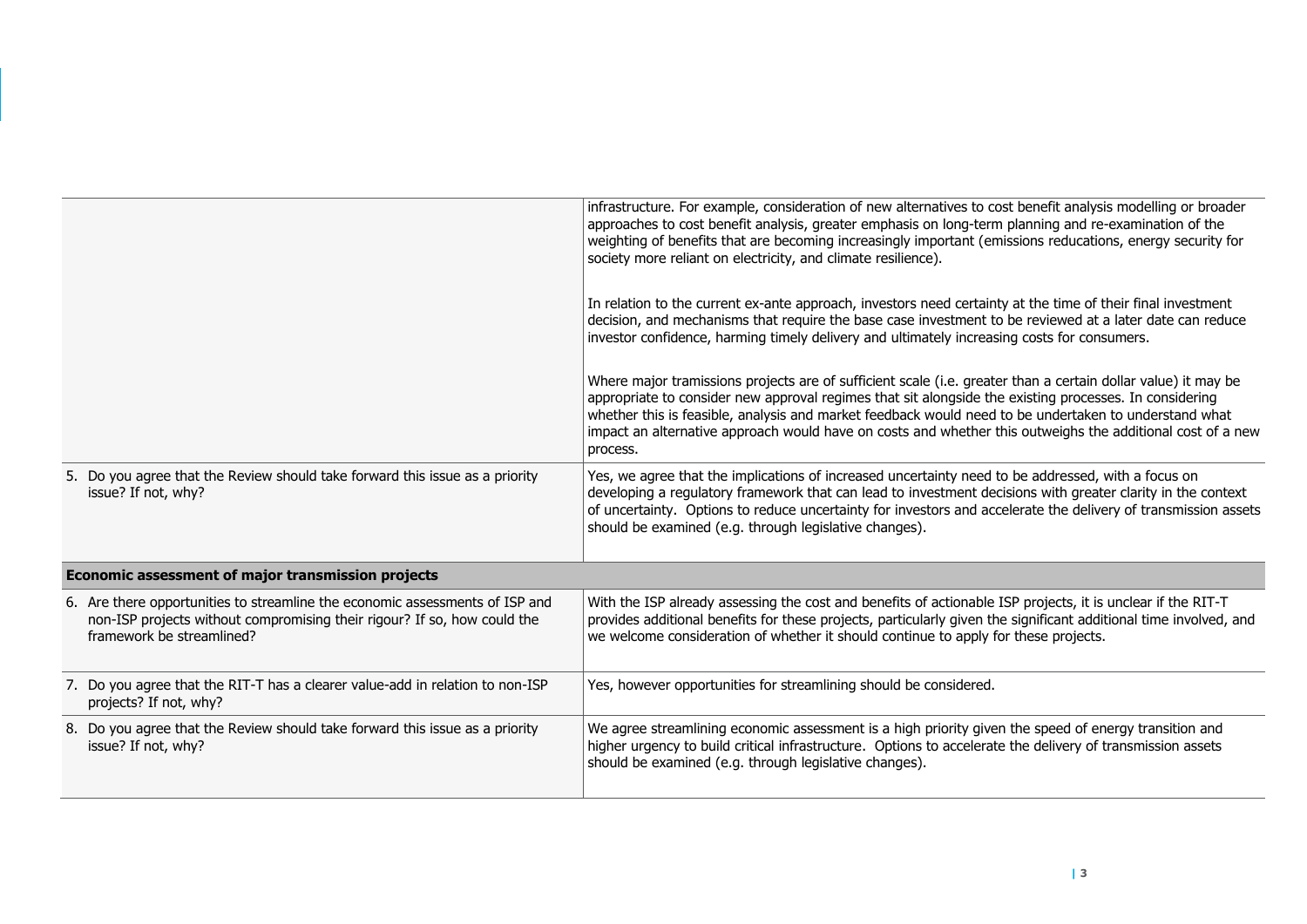|                                                                                                                                                                                                                                                                                                                                                                                                     | The urgency driven by the pace of the energy transition should also be considered in respect of the review<br>process and implementation of any changes. A review that only implements changes in the late 2020's will<br>be less effective and may not meet the timing of the current set of ISP projects (HumeLink, VNI West,<br>Marinus Link (1st link)). Given this will form the foundation of the energy transition and could represent<br>around half the transmission capital expenditure to 2040, our view is that the AEMC should strongly consider<br>options to bring forward regulatory changes.                                                                                                                                                                                                                                                                                                                                                                                                                                                                                                                                                                                                                                                                                                                                                                                                                                                                                                                                                                                                                                                                                                                                                                                                                                                                                                                                                                                |
|-----------------------------------------------------------------------------------------------------------------------------------------------------------------------------------------------------------------------------------------------------------------------------------------------------------------------------------------------------------------------------------------------------|----------------------------------------------------------------------------------------------------------------------------------------------------------------------------------------------------------------------------------------------------------------------------------------------------------------------------------------------------------------------------------------------------------------------------------------------------------------------------------------------------------------------------------------------------------------------------------------------------------------------------------------------------------------------------------------------------------------------------------------------------------------------------------------------------------------------------------------------------------------------------------------------------------------------------------------------------------------------------------------------------------------------------------------------------------------------------------------------------------------------------------------------------------------------------------------------------------------------------------------------------------------------------------------------------------------------------------------------------------------------------------------------------------------------------------------------------------------------------------------------------------------------------------------------------------------------------------------------------------------------------------------------------------------------------------------------------------------------------------------------------------------------------------------------------------------------------------------------------------------------------------------------------------------------------------------------------------------------------------------------|
| <b>Benefits included in planning processes</b>                                                                                                                                                                                                                                                                                                                                                      |                                                                                                                                                                                                                                                                                                                                                                                                                                                                                                                                                                                                                                                                                                                                                                                                                                                                                                                                                                                                                                                                                                                                                                                                                                                                                                                                                                                                                                                                                                                                                                                                                                                                                                                                                                                                                                                                                                                                                                                              |
| 9. Are the benefits included in current planning processes sufficiently broad to<br>capture the drivers of major transmission investment? Does the scale and pace<br>of the NEM's energy transition necessitate inclusion of other classes of market<br>benefits or wider economic benefits? If so, what kind of other classes of<br>market benefits or wider economic benefits should be included? | We support consideration of a broader cost benefit test applying to ISP projects. This could take into<br>account the benefits mentioned in the paper such as economic and employment opportunities, but also<br>include other elements that are becoming increasingly important. For example, looking through a CEFC-<br>specific lens we would suggest that emissions reductions should be explicitly costed into cost-benefit analysis<br>rather than only through scenario development. Recognising that whether taxpayers are funding a project<br>(with policy support mechanisms such as government grant funding and/or concessional financing) for<br>broader policy objectives, or whether electricity consumers are paying for a project - both classes of payers<br>are arguably fungible, and funds should be allocated to the projects with the most merit including those<br>broad factors.<br>In addition, having a broader assessment could assist with measuring the merits of competing transmission<br>projects so that governments and government organisations (such as CEFC) can direct taxpayer funding to<br>projects that best satisfy these criteria. Given the current pace of State Government investment in REZs<br>within their own jurisdictions, we believe there is merit in expanding this broader assessment to all active<br>REZs (even if on an intra-State basis to begin with) so the abovementioned policy support mechanisms can<br>be directed in the most efficient manner on behalf of taxpayers.<br>Timeliness would remain an important factor, and consideration should be given to whether a broader<br>assessment is practical at a system-wide level (through the ISP or otherwise) versus a project level.<br>Other classes of benefits that could be considered include:<br>Security of energy supply with society moving increasingly towards heavier reliance on electricity<br>over other fuels e.g. for transportation and heating. |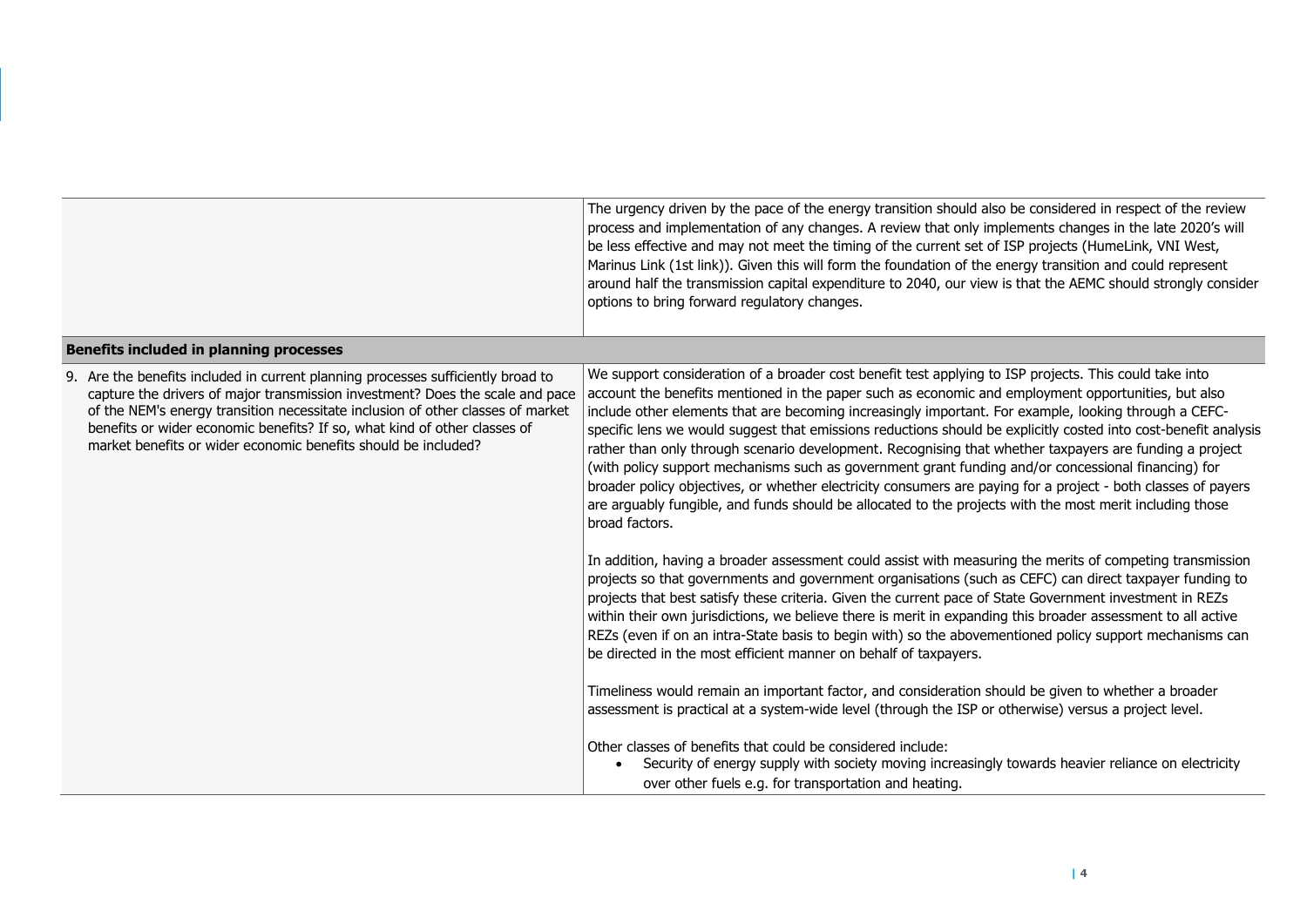|                                                                                                                                                                                                                                                                    | Energy security and reliability in an early thermal generator retirement scenario<br>$\bullet$<br>Climate resilience with increasing frequency and severity of climate-change related<br>$\bullet$<br>extreme weather events.                                                                                                                                            |
|--------------------------------------------------------------------------------------------------------------------------------------------------------------------------------------------------------------------------------------------------------------------|--------------------------------------------------------------------------------------------------------------------------------------------------------------------------------------------------------------------------------------------------------------------------------------------------------------------------------------------------------------------------|
| 10. Are major transmission projects failing to satisfy economic assessments<br>because certain benefits (market or non-market) are not permitted to be<br>quantified?                                                                                              | No comment.                                                                                                                                                                                                                                                                                                                                                              |
| 11. Are changes warranted to the manner in which carbon emissions inform<br>transmission planning and regulatory processes?                                                                                                                                        | We support the consideration of carbon emissions through the ISP and RIT-T processes.<br>As noted under (9) we would suggest that emissions reductions should be explicitly costed into cost-benefit<br>analysis rather than only through scenario development given the central role of carbon emissions in<br>determining the future development of the energy system. |
| 12. Do you agree that the Review should take forward this issue as a priority<br>issue? If not, why?                                                                                                                                                               | Yes. This is particularly a priority given the important role of emissions reductions in long-term planning.                                                                                                                                                                                                                                                             |
| <b>Guidance on hard to monetise benefits</b>                                                                                                                                                                                                                       |                                                                                                                                                                                                                                                                                                                                                                          |
| 13. What classes of market benefits are hard to monetise? Is there a way that<br>these benefits could be made easier to quantify?                                                                                                                                  | No comment.                                                                                                                                                                                                                                                                                                                                                              |
| 14. Would guidance on hard to monetise benefits improve the timeliness at which<br>projects proceed through the regulatory process?                                                                                                                                | No comment.                                                                                                                                                                                                                                                                                                                                                              |
| 15. Do you agree that the Review should take forward this issue as a priority<br>issue? If not, why?                                                                                                                                                               | No comment.                                                                                                                                                                                                                                                                                                                                                              |
| Market versus consumer benefits test                                                                                                                                                                                                                               |                                                                                                                                                                                                                                                                                                                                                                          |
| 16. Do you consider that there are certain changes that have occurred in the<br>energy sector that warrant reconsidering the merits of a market versus<br>consumer benefits test? If yes, what are these changes and why do they<br>require revisiting this issue? | No comment.                                                                                                                                                                                                                                                                                                                                                              |
| 17. Do you agree that the Review should take forward this issue as a priority<br>issue? If not, why?                                                                                                                                                               | We do not consider this a priority.                                                                                                                                                                                                                                                                                                                                      |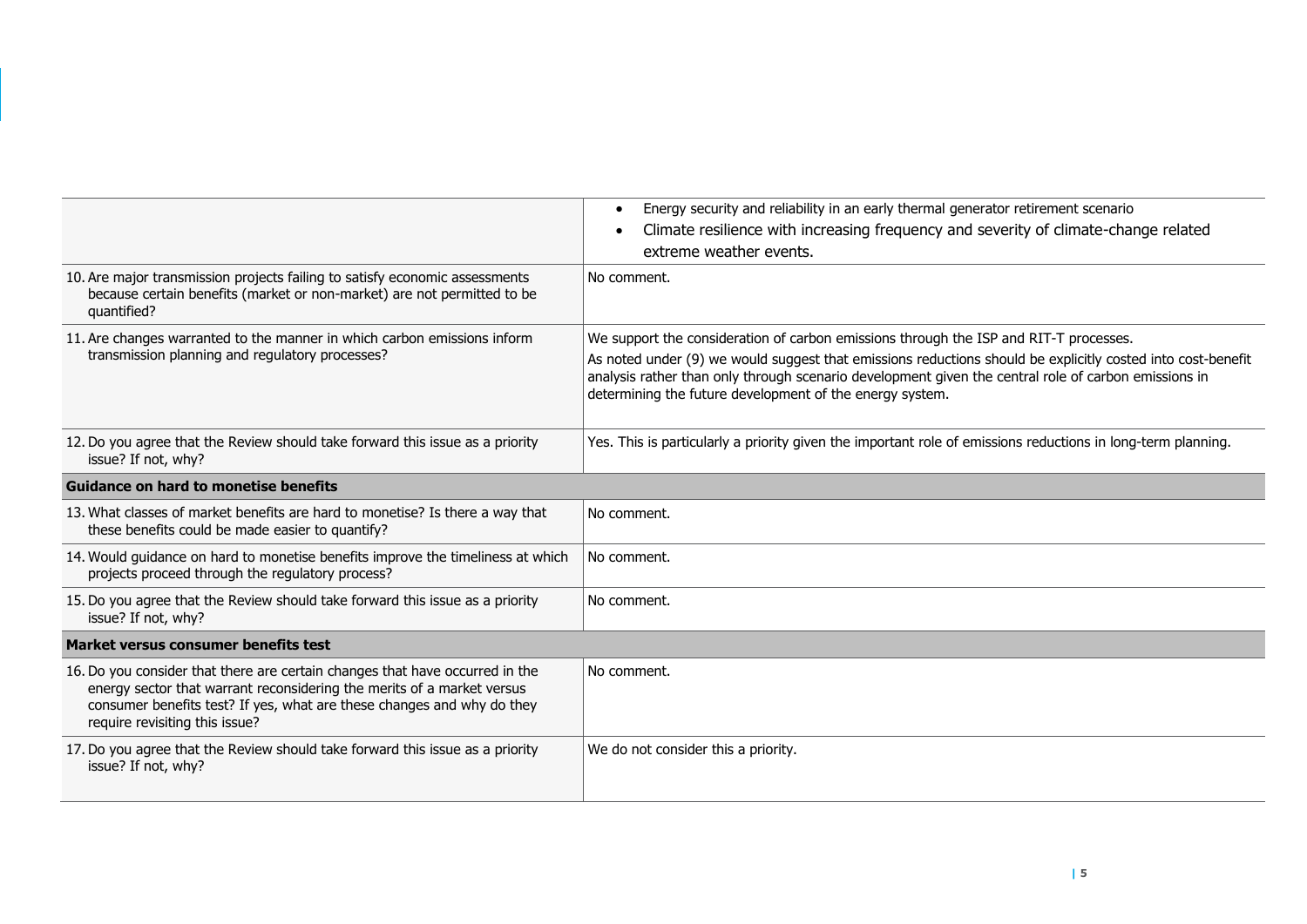| <b>Treatment of non-network options</b>                                                                                                                                                                                   |                                                                                                                                                                                                                                                                                                                                                                                                                                                                             |  |
|---------------------------------------------------------------------------------------------------------------------------------------------------------------------------------------------------------------------------|-----------------------------------------------------------------------------------------------------------------------------------------------------------------------------------------------------------------------------------------------------------------------------------------------------------------------------------------------------------------------------------------------------------------------------------------------------------------------------|--|
| 18. Do you agree that there are barriers for non-network options in economic<br>assessments? If so, do you agree with the barriers identified? Are there any<br>further barriers? How should these barriers be addressed? | There appear to be some barriers for non-network options. Incorporating the entire cost of the non-network<br>solution (not just the portion that is paid for through opex of the NSP) seems to be overly punitive for non-<br>network solutions e.g. Broken Hill RIT-T. Some emerging technologies may need scale to justify their<br>economic proposition and having greater flexibility to apply a portion of these assets to the regulatory<br>framework is encouraged. |  |
| 19. Do you agree that the Review should take forward this issue as a priority<br>issue? If not, why?                                                                                                                      | No comment.                                                                                                                                                                                                                                                                                                                                                                                                                                                                 |  |

## **CHAPTER 4** – ISSUES IN THE REGULATORY FRAMEWORK AND PROCESSES FOR TRANSMISSION INVESTMENT, FINANCING AND **DELIVERY**

| Balancing TNSP's exclusive right to build and own transmission projects                                                                                                                               |                                                                                                                                                                                                                                                                                                                                                                                                                                                                                                                                                                                                                                                                                                                                                                                                              |
|-------------------------------------------------------------------------------------------------------------------------------------------------------------------------------------------------------|--------------------------------------------------------------------------------------------------------------------------------------------------------------------------------------------------------------------------------------------------------------------------------------------------------------------------------------------------------------------------------------------------------------------------------------------------------------------------------------------------------------------------------------------------------------------------------------------------------------------------------------------------------------------------------------------------------------------------------------------------------------------------------------------------------------|
| 20. Are there features of financing infrastructure projects used in other sectors<br>that should be considered in the context of the efficient and timely delivery of<br>major transmission projects? | Our experience is that many infrastructure projects (e.g. public private partnerships, other private economic<br>infrastructure such as coal export terminals) have been funded through competitive tender processes, with<br>tenderers bidding a contracted service fee over the life of the asset. In this manner, it is similar to the<br>contestable arrangements in Victoria. As such, we would encourage the AEMC to consider a comparative<br>analysis of the NEM and Victorian transmission regulatory framework to determine whether that framework<br>has resulted in better deliverability outcomes.                                                                                                                                                                                              |
| 21. Should the delivery of transmission projects be made contestable? If not, why?                                                                                                                    | In relation to contestability of actionable ISP projects as a means to deliver lowest cost solutions in a timely<br>manner, given significant further interconnection investment is required to ensure effective reliability and<br>security of supply there is uncertainty as to whether incumbent Transmission Network Service Providers<br>(TNSPs) will have access to capital that can accept the current revenue determination methodology. Whilst<br>it is not absolutely clear that other investors can provide such capital (and where there are existing<br>easements involving the incumbent TNSP this may add a degree of practical complexity) we believe there is<br>merit in reviewing the contestability framework to ensure timely and efficient delivery of the actionable ISP<br>projects. |
|                                                                                                                                                                                                       | It is possible that there may be advantages of a contestable approach model in relation to transformational<br>infrastructure through long term contracts with a fixed contract fee for service (subject to ability to deliver<br>on contractual requirements) providing reduced risk compared to a regulated model. However, it is not                                                                                                                                                                                                                                                                                                                                                                                                                                                                      |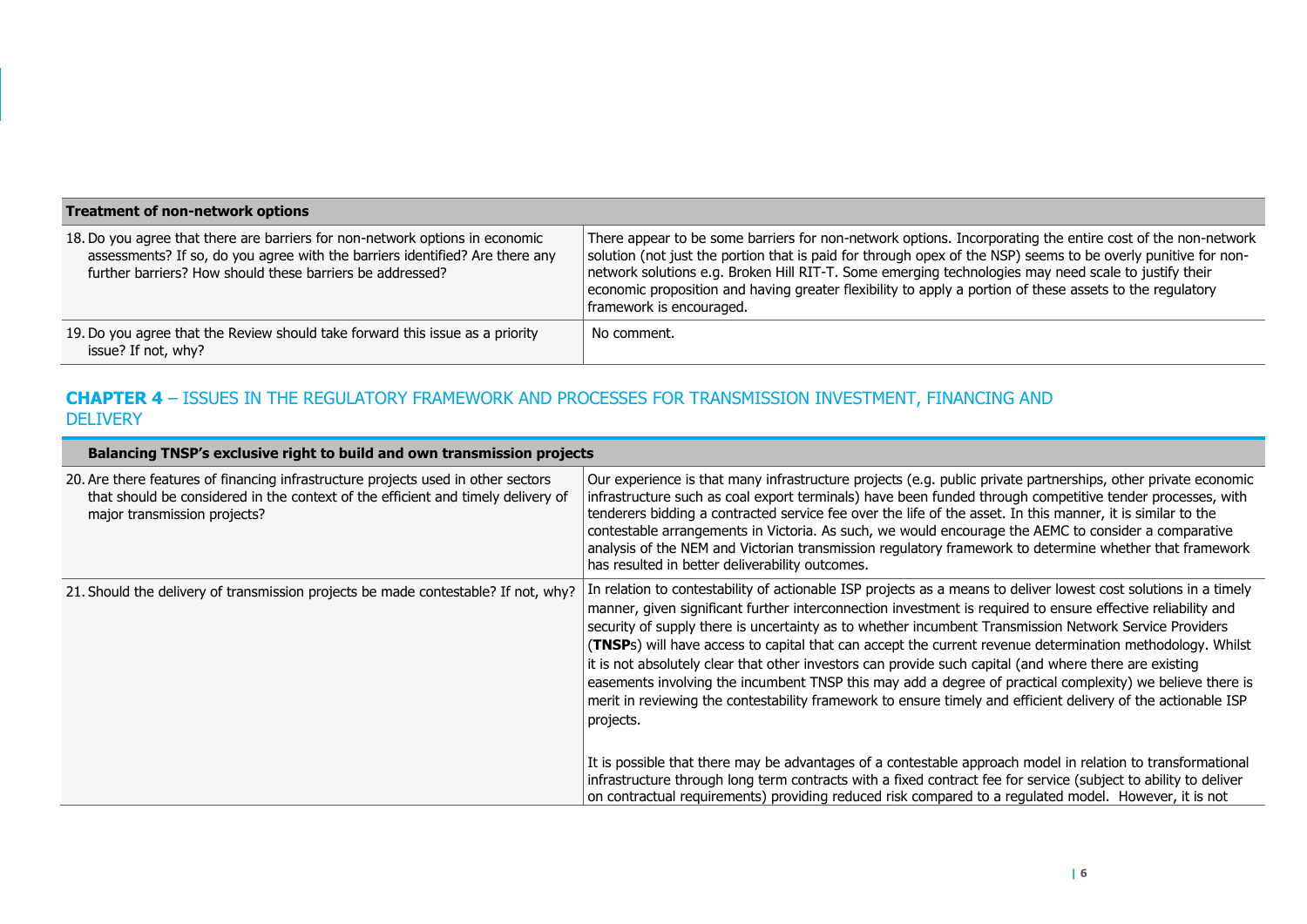|                                                                                                                                                                                                         | clear that introducing contestability would effectively address issues around uncertainty for transmission<br>projects and timely and efficient delivery. For example, introducing contestability would not solve the<br>underlying issue with the framework if uncertainty is associated with costs that have a high level of<br>uncertainty (e.g. biodiversity offsets) at different stages of the regulatory process. Consideration should also<br>be given to the impact of introducing a new contestability framework on the development activities of<br>current projects and the impacts these changes will have on the ultimate delivery of these projects.<br>The pros and cons of different models for contestability would need to be carefully considered and we note<br>the early work of HoustonKemp in this regard. |
|---------------------------------------------------------------------------------------------------------------------------------------------------------------------------------------------------------|------------------------------------------------------------------------------------------------------------------------------------------------------------------------------------------------------------------------------------------------------------------------------------------------------------------------------------------------------------------------------------------------------------------------------------------------------------------------------------------------------------------------------------------------------------------------------------------------------------------------------------------------------------------------------------------------------------------------------------------------------------------------------------------------------------------------------------|
| 22. What options, other than changes to the right of TNSPs to provide regulated<br>transmission assets, could be considered to ensure timely investment and<br>delivery of major transmission projects? | No comment.                                                                                                                                                                                                                                                                                                                                                                                                                                                                                                                                                                                                                                                                                                                                                                                                                        |
| 23. Do you agree that the Review should take forward this issue as a priority<br>issue? If not, why?                                                                                                    | Yes.                                                                                                                                                                                                                                                                                                                                                                                                                                                                                                                                                                                                                                                                                                                                                                                                                               |
| Treatment of of 'early works'                                                                                                                                                                           |                                                                                                                                                                                                                                                                                                                                                                                                                                                                                                                                                                                                                                                                                                                                                                                                                                    |
| 24. Do stakeholders seek further clarity on the meaning of preparatory activities<br>and early works?                                                                                                   | No comment.                                                                                                                                                                                                                                                                                                                                                                                                                                                                                                                                                                                                                                                                                                                                                                                                                        |
| 25. Should the Commission consider how the costs of early works can be<br>recovered?                                                                                                                    | The materiality of early works for large scale projects are constraining TNSPs. From our experience, delivery<br>of projects is delayed until the risk is underwritten by Governments. The framework for delivery should not<br>be delayed and reliant on Government intervention. The framework should provide proponents the ability to<br>recover development expenses. There is also a higher degree of risk with these development costs and the<br>return that investors need to support this activity should be commensurate with the risks taken.                                                                                                                                                                                                                                                                          |
| 26. Do you agree that the Review should take forward this issue as a priority<br>issue? If not, why?                                                                                                    | Yes.                                                                                                                                                                                                                                                                                                                                                                                                                                                                                                                                                                                                                                                                                                                                                                                                                               |
| Processes for jurisdictional environmental and planning approval                                                                                                                                        |                                                                                                                                                                                                                                                                                                                                                                                                                                                                                                                                                                                                                                                                                                                                                                                                                                    |
| 27. Would additional clarity on cost recovery arrangements for preparatory<br>activities or early work improve a TNSP's ability to meet jurisdictional<br>requirements in a timely manner?              | No comment.                                                                                                                                                                                                                                                                                                                                                                                                                                                                                                                                                                                                                                                                                                                                                                                                                        |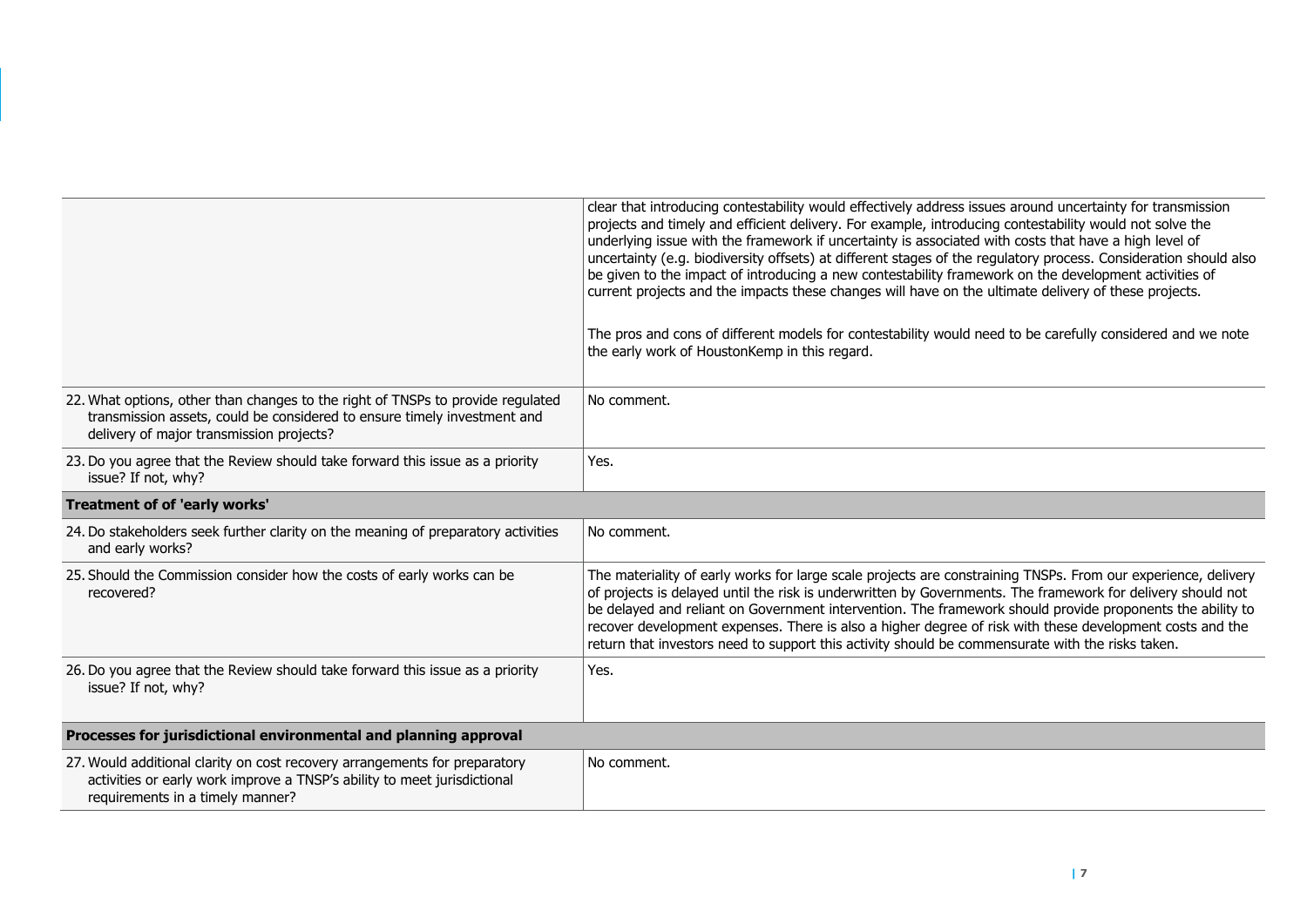| 28. Do jurisdictional planning and environmental requirement intersect with the<br>national transmission planning and investment frameworks in ways that are<br>not discussed above and may require further consideration? | No comment. |
|----------------------------------------------------------------------------------------------------------------------------------------------------------------------------------------------------------------------------|-------------|
| 29. Do you agree that the Review should take forward this issue as a priority<br>issue? If not, why?                                                                                                                       | No comment. |

## **OTHER COMMENTS**

| 30. Please provide any further comment relating to issues discussed in the<br>chapters 1-4 of the consultation paper.                                               | We consider that the approach to discounting used in cost benefit analysis under the ISP and RIT-T may<br>warrant further consideration. For example, is a CBA based on 'private investment in the electricity sector<br>across the NEM' the right approach given the ISP is driven by a society wide objective? Should discount rates<br>be lower for transformational infrastructure? If private investment is the right benchmark, do discounts rates<br>reflect current market rates and the different risk levels between generation and transmission projects? |
|---------------------------------------------------------------------------------------------------------------------------------------------------------------------|----------------------------------------------------------------------------------------------------------------------------------------------------------------------------------------------------------------------------------------------------------------------------------------------------------------------------------------------------------------------------------------------------------------------------------------------------------------------------------------------------------------------------------------------------------------------|
| 31. Please discuss any further issues the Commission should take forward in this<br>review in relation to topics covered in chapters 1-4 of the consultation paper. | l No comment.                                                                                                                                                                                                                                                                                                                                                                                                                                                                                                                                                        |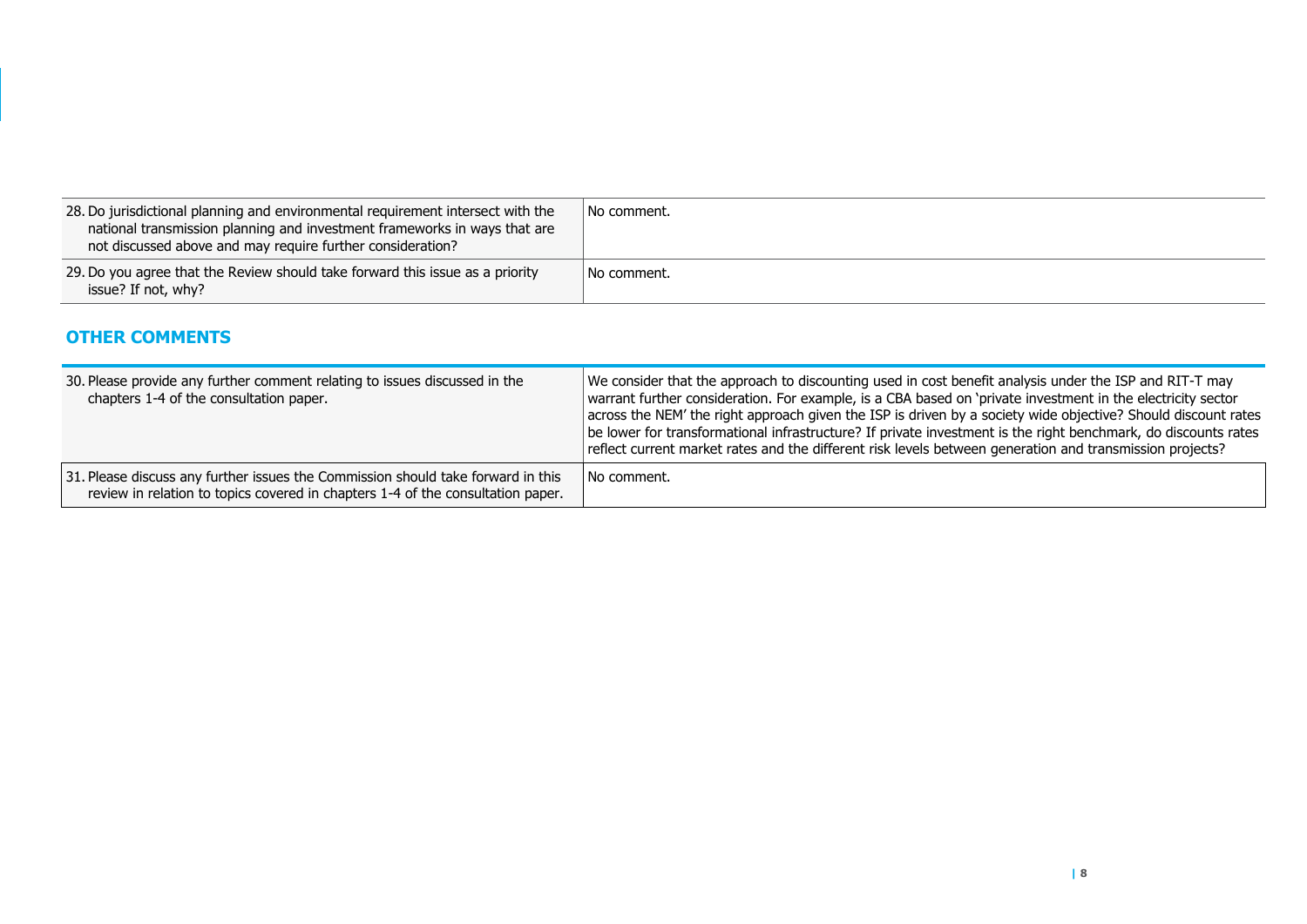# **TEMPLATE FOR MATERIAL CHANGE IN NETWORK INFRASTRUCTURE PROJECT COSTS RULE CHANGE REQUEST**

# **CHAPTER 5** – MATERIAL CHANGE IN NETWORK INFRASTRUCTURE PROJECT COSTS RULE CHANGE REQUEST

| Who should decide whether whether the RIT-T must be reapplied?                                                                                                                                          |                                                                                                                                                                                                                                                                                                                                                                                                                 |  |
|---------------------------------------------------------------------------------------------------------------------------------------------------------------------------------------------------------|-----------------------------------------------------------------------------------------------------------------------------------------------------------------------------------------------------------------------------------------------------------------------------------------------------------------------------------------------------------------------------------------------------------------|--|
| 32. Should this decision remain the responsibility of the proponent or should it be a $\vert$ No comment.<br>matter for the AER? Why?                                                                   |                                                                                                                                                                                                                                                                                                                                                                                                                 |  |
| 33. If the decision remains with the proponent, should the AER have the right to<br>test that opinion?                                                                                                  | No comment.                                                                                                                                                                                                                                                                                                                                                                                                     |  |
| <b>Cost thresholds</b>                                                                                                                                                                                  |                                                                                                                                                                                                                                                                                                                                                                                                                 |  |
| 34. Should the NER include a requirement to reapply the RIT, or update analysis,<br>when costs increase above specified thresholds? If so, do you have a view as<br>to what those thresholds should be? | No. Investors need to make a decision at a point in time based on the best available information. Investors<br>need certainty at the time of their final investment decision, and new mechanisms to reapply the RIT and<br>reduce the base case investment at a later date will reduce investor confidence and increase risk. This would<br>harm timely delivery and ultimately increasing costs for consumers. |  |
| 35. Do you consider this requirement should apply to all RIT projects or only those<br>above a particular cost threshold/s? If so, do you have a view as to what the<br>threshold/s should be?          | No comment.                                                                                                                                                                                                                                                                                                                                                                                                     |  |
| 36. Do you have any views regarding the suggested alternative "decision rule"<br>approach?                                                                                                              | No comment.                                                                                                                                                                                                                                                                                                                                                                                                     |  |
| 37. Should updated project cost data be provided to AEMO to help improve the<br>accuracy of the ISP?                                                                                                    | No comment.                                                                                                                                                                                                                                                                                                                                                                                                     |  |
| 38. Do you have any other suggestions regarding alternative ways to manage cost<br>increases?                                                                                                           | No comment.                                                                                                                                                                                                                                                                                                                                                                                                     |  |
| Requirements when reapplying the RIT                                                                                                                                                                    |                                                                                                                                                                                                                                                                                                                                                                                                                 |  |
| 39. Should the requirement to reapply the RIT be more targeted?                                                                                                                                         | Yes, if put in place should be prescriptive on what elements are repeated to avoid uncertainty.                                                                                                                                                                                                                                                                                                                 |  |
| 40. Should any additional analysis and modelling that is required to be undertaken<br>be published and subject to public consultation?                                                                  | No comment.                                                                                                                                                                                                                                                                                                                                                                                                     |  |